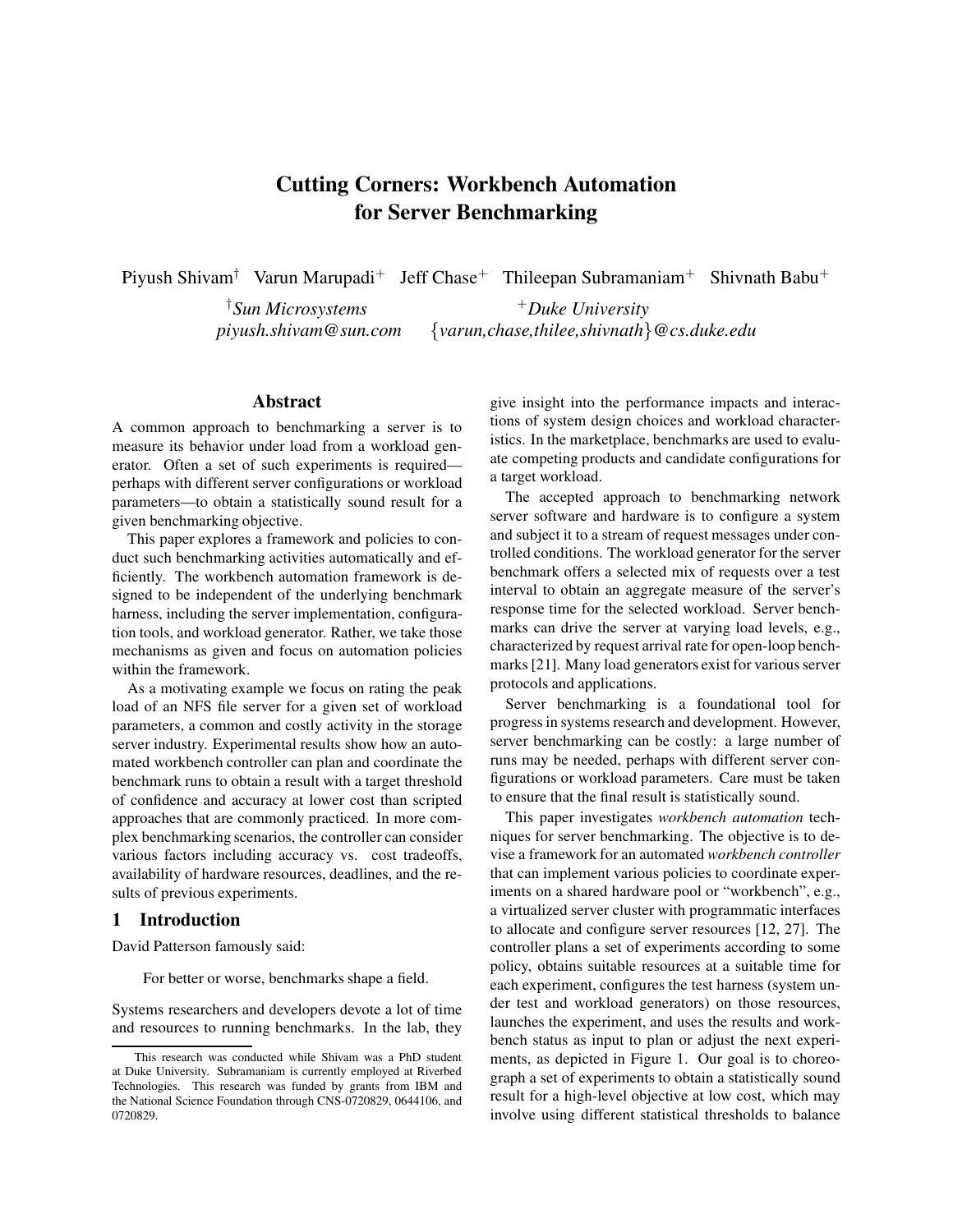cost and accuracy for different runs in the set.

As a motivating example, this paper focuses on the problem of measuring the peak throughput attainable by a given server configuration under a given workload (the *saturation throughput* or *peak rate*). Even this relatively simple objective requires a costly set of experiments that have not been studied in a systematic way. This task is common in industry, e.g., to obtain a qualifying rating for a server product configuration using a standard server benchmark from SPEC, TPC, or some other body as a basis for competitive comparisons of peak throughput ratings in the marketplace. One example of a standard server benchmark is the SPEC SFS benchmark and its predecessors [15], which have been used for many years to establish NFSOPS ratings for network file servers and filer appliances using the NFS protocol.

Systems research often involves more comprehensive benchmarking activities. For example, *response surface mapping* plots system performance over a large space of workloads and/or system configurations. Response surface methodology is a powerful tool to evaluate design and cost tradeoffs, explore the interactions of workloads and system choices, and identify interesting points such as optima, crossover points, break-even points, or the bounds of the effective operating range for particular design choices or configurations [17]. Figure 2 gives an example of response surface mapping using the peak rate. The example is discussed in Section 2. Measuring a peak rate is the "inner loop" for this response surface mapping task and others like it.

This paper illustrates the power of a workbench automation framework by exploring simple policies to optimize the "inner loop" to obtain peak rates in an efficient way. We use benchmarking of Linux-based NFS servers with a configurable workload generator as a running example. The policies balance cost, accuracy, and confidence for the result of each test load, while meeting target levels of confidence and accuracy to ensure statistically rigorous final results. We also show how advanced controllers can implement heuristics for efficient response surface mapping in a multi-dimensional space of workloads and configuration settings.

## **2 Overview**

Figure 1 depicts a framework for automated server benchmarking. An automated *workbench controller* directs benchmarking experiments on a common hardware pool (workbench). The controller incorporates policies that decide which experiments to conduct and in what order, based on the following considerations:

• **Objective**. The controller pursues benchmarking objectives specified by a user. A simple goal might be to obtain a standard NFSOPS rating for a given



Figure 1: Automated Workbench and Controller.

|             | read/write ratio, random/sequential ratio,        |  |  |  |  |
|-------------|---------------------------------------------------|--|--|--|--|
|             | metadata/data ratio, dataset size, file size dis- |  |  |  |  |
|             | tribution, directory structure, request mix       |  |  |  |  |
| $R_{\cdot}$ | CPU speed, memory size, number of disks           |  |  |  |  |
| $\vec{C}$   | Number of NFS server I/O daemons (nfsds),         |  |  |  |  |
|             | type of file system, block size                   |  |  |  |  |

Table 1: Some workload and configuration factors that affect NFS file server performance.

NFS filer configuration. More complex goals might involve varying the workload or mapping a response surface for different workloads or server configurations. The goals may also specify the response time metric used to obtain the peak rate, and/or thresholds for confidence and accuracy. An objective that we consider is to obtain peak rates with 90% accuracy. An alternative might be to obtain the most complete and/or accurate results achievable within some deadline.

- **Resources**. The controller runs experiments as resources become available. It may tailor the runs to the available resources or schedule multiple runs concurrently.
- **Previous results**. The controller is feedback-driven in that it may consider results of previous runs in designing new experiments. For example, policies in this paper consider the variance of response times at a given test load to determine how many trials are needed to obtain a sound result. The controller can also use results of previous runs to prune the sample space in mapping a response surface.

We characterize the benchmark performance of a server by its *peak rate* or *saturation throughput*, denoted  $\lambda^*$ .  $\lambda^*$  is the highest request arrival rate  $\lambda$  that does not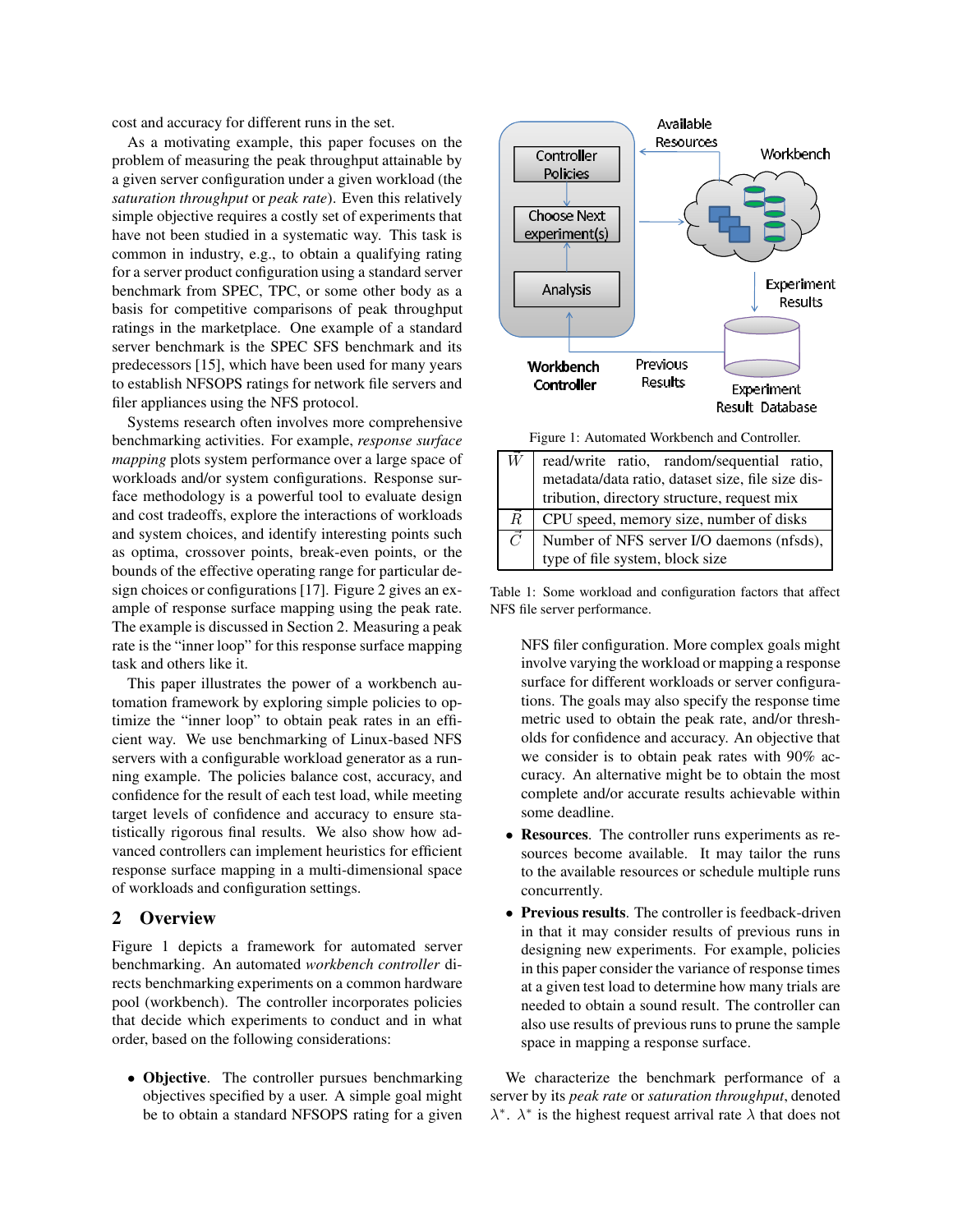

Figure 2: These surfaces illustrate how the peak rate,  $\lambda^*$ , changes with number of disks and number of NFS daemon (nfsd) threads for two canned *fstress* workloads (**DB TP** and **Web server**) on Linux-based NFS servers. The workloads for this example are described in more detail later, in Table 3.

drive the server into a *saturation state*. The server is said to be in a saturation state if a response time metric exceeds a specified threshold, indicating that the offered load has reached the maximum that the server can process effectively.

The performance of a server is a function of its workload, its configuration, and the hardware resources allocated to it. Each of these may be characterized by a vector of metrics or *factors*, as summarized in Table 1.

**Workload**  $\tilde{W}$ . Workload factors define the properties of the request mix and the data sets they operate on, and other workload characteristics.

**Configurations**  $(\vec{C})$ . The controller may vary server configuration parameters (e.g., buffer sizes, queue bounds, concurrency levels) before it instantiates the server for each run.

**Resources**  $\vec{R}$ . The controller can vary the amount of hardware resources assigned to the system under test, depending on the capabilities of the workbench testbed. The prototype can instantiate Xen virtual machines sized along the memory, CPU, and I/O dimensions. The experiments in this paper vary the workload and configuration parameters on a fixed set of Linux server configurations in the workbench.

## **2.1 Example: NFS Server Benchmarking**

This paper uses NFS server benchmarking as a running example. The controllers use a configurable synthetic NFS workload generator called *Fstress* [1], which was developed in previous research. Fstress offers knobs for various workload factors  $(\vec{W})$ , enabling the controller to configure the properties of the workload's dataset and its request mix to explore a space of NFS workloads. Fstress has preconfigured parameter sets that represent standard NFS file server workloads (e.g., SPECsfs97, Postmark), as well as many other workloads that might be encountered in practice (see Table 3).

Figure 2 shows an example of response surfaces produced by the automated workbench for two canned NFS server workloads representing typical request mixes for a file server that backs a database server (called **DB TP**) and a static Web server (**Web server**). A response surface gives the response of a metric (peak rate) to changes in the operating range of combinations of factors in a system [17]. In this illustrative example the factors are the number of NFS server daemons (nfsds) and disk spindle counts.

Response surface mapping can yield insights into the performance effects of configuration choices in various settings. For example, Figure 2 confirms the intuition that adding more disks to an NFS server can improve the peak rate only if there is a sufficient number of nfsds to issue requests to those disks. More importantly, it also reveals that the ideal number of nfsds is workloaddependent: standard rules of thumb used in the field are not suitable for all workloads.

#### **2.2 Problem Statement**

The challenge for the automated feedback-driven workbench controller is to design a set of experiments to obtain accurate peak rates for a set of test points, and in particular for test points selected to approximate a response surface efficiently.

Response surface mapping is expensive. Algorithm 1 presents the overall benchmarking approach that is used by the workbench controller to map a response surface, and Table 2 summarizes some relevant notation. The overall approach consists of an outer loop that iterates over selected samples from  $\langle F_1, \ldots, F_n \rangle$ , where  $F_1, \ldots, F_n$  is a subset of factors in the larger  $\langle \vec{W}, \vec{R}, \vec{C} \rangle$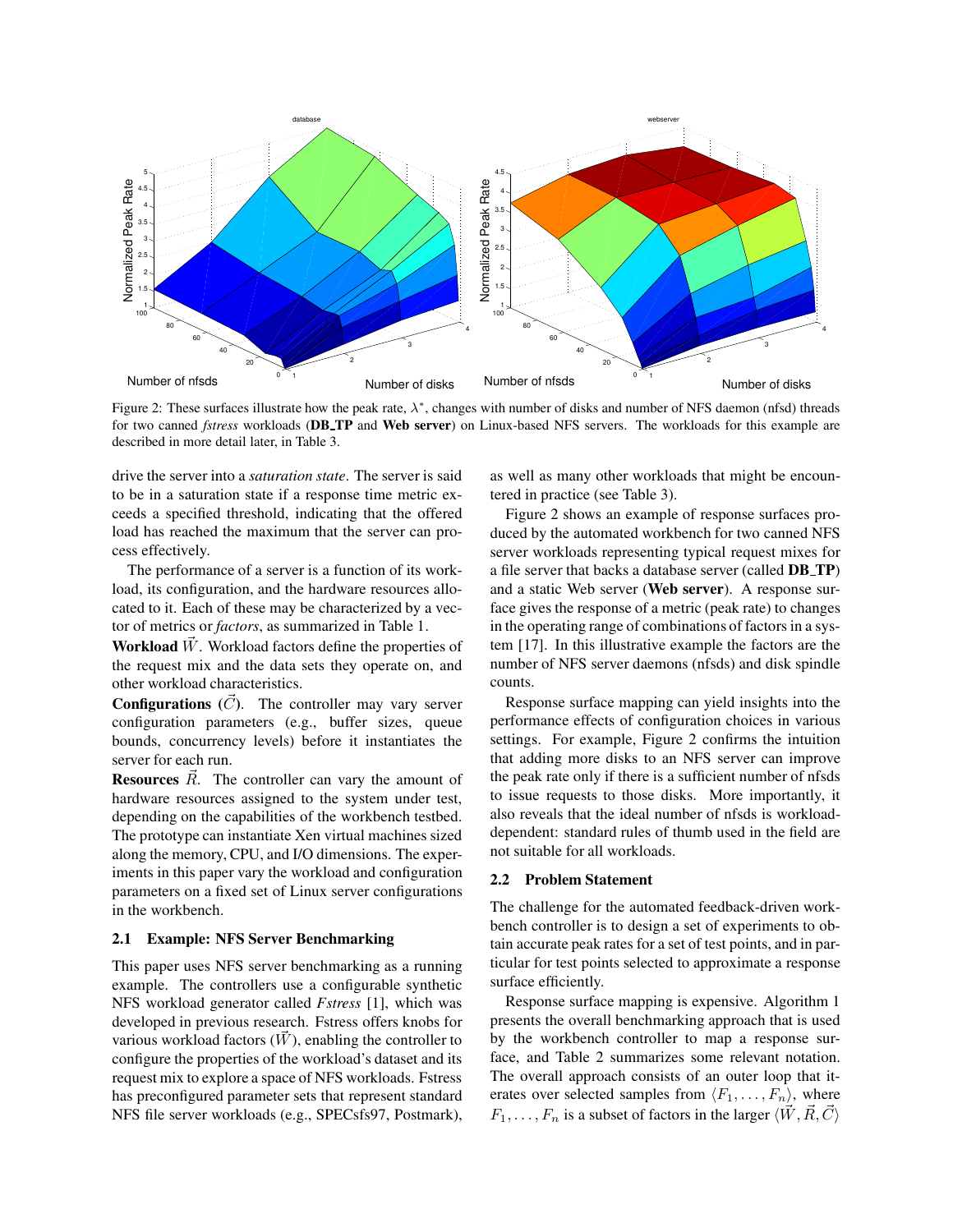space (Step 2). The inner loop (Step 3) finds the peak rate  $\lambda^*$  for each sample by generating a series of test loads for the sample. For each test load  $\lambda$ , the controller must choose the *runlength* r or observation interval, and the *number of independent trials* t to obtain a response time measure under load  $\lambda$ .

The goal of the automated feedback-driven controller is to address the following problems.

- 1. **Find Peak Rate** (§3). For a given sample from the outer loop of Algorithm 1, minimize the benchmarking cost for finding the peak rate  $\lambda^*$  subject to a target confidence level  $c$  and target accuracy  $a$  (defined below). Determining the NFSOPS rating of an NFS filer is one instance of this problem.
- 2. **Map Response Surface** (§4). Minimize the total benchmarking cost to map a response surface for all  $\langle F_1, \ldots, F_n \rangle$  samples in the outer loop of Algorithm 1.

Minimizing benchmarking cost involves choosing values carefully for the runlength  $r$ , the number of trials  $t$ , and test loads  $\lambda$  so that the controller converges quickly to the peak rate. Sections 3 and 4 present algorithms that the controller uses to address these problems.

#### **2.3 Confidence and Accuracy**

Benchmarking can never produce an exact result because complex systems exhibit inherent variability in their behavior. The best we can do is to make a *probabilistic claim* about the *interval* in which the "true" value for a metric lies based on measurements from multiple independent trials [13]. Such a claim can be characterized by a *confidence level* and the *confidence interval* at this confidence level. For example, by observing the mean response time  $\overline{R}$  at a test load  $\lambda$  for 10 independent trials, we may be able to claim that we are 95% confident (the confidence level) that the correct value of  $\bar{R}$  for that  $\lambda$  lies within the range [25 $ms$ , 30 $ms$ ] (the confidence interval).

Basic statistics tells us how to compute confidence intervals and levels from a set of trials. For example, if the mean server response time  $\bar{R}$  from t trials is  $\mu$ , and standard deviation is  $\sigma$ , then the confidence interval for  $\mu$  at confidence level  $c$  is given by:

$$
\left[\mu - \frac{z_c \sigma}{\sqrt{t}}, \ \mu + \frac{z_c \sigma}{\sqrt{t}}\right] \tag{1}
$$

 $z_c$  is a reading from the table of standard normal distribution for confidence level c. If  $t \leq 30$ , then we use *Student's t* distribution instead after verifying that the t runs come from a normal distribution [13].

The tightness of the confidence interval captures the *accuracy* of the true value of the metric. A tighter bound

| $\lambda^*$                 | Peak rate for a given server configuration and                |  |  |
|-----------------------------|---------------------------------------------------------------|--|--|
|                             | workload.                                                     |  |  |
| $\lambda$                   | Offered load (arrival rate) for a given test load             |  |  |
|                             | level.                                                        |  |  |
| $\rho$                      | Load factor = $\lambda/\lambda^*$ for a test load $\lambda$ . |  |  |
| $\boldsymbol{R}$            | Mean server response time for a test load.                    |  |  |
| $R_{sat}$                   | Threshold for $R$ at the peak rate: the server is             |  |  |
|                             | saturated if $\bar{R} > R_{sat}$ .                            |  |  |
| $\mathcal{S}_{\mathcal{S}}$ | Factor that determines the width of the peak-                 |  |  |
|                             | rate region $[R_{sat} \pm sR_{sat}]$ (§3.3).                  |  |  |
| $\boldsymbol{a}$            | Target <i>accuracy</i> (based on confidence interval          |  |  |
|                             | width) for the estimated value of $\lambda^*$ (§2.3).         |  |  |
| $\overline{c}$              | Target confidence level for the estimated $\lambda^*$         |  |  |
|                             | $(\S$ 2.3).                                                   |  |  |
| $\overline{t}$              | Number of independent trials at a test load.                  |  |  |
| $\boldsymbol{r}$            | Runlength: the test interval over which to ob-                |  |  |
|                             | serve the server latency for each trial.                      |  |  |

Table 2: Benchmarking parameters used in this paper.

implies that the mean response time from a set of trials is closer to its true value. For a confidence interval  $[low, high]$ , we compute the percentage accuracy as:

$$
accuracy = 1 - error = (1 - \frac{high - low}{high + low})
$$
 (2)

# **3 Finding the Peak Rate**

In the inner loop of Algorithm 1, the automated controller searches for the peak rate  $\lambda^*$  for some workload and configuration given by a selected sample of factor values in  $\langle F_1, \ldots, F_n \rangle$ . To find the peak rate it subjects the server to a sequence of test loads  $\lambda = [\lambda_1, \dots, \lambda_l].$ The sequence of test loads should converge on an estimate of the peak rate  $\lambda^*$  that meets the target accuracy and confidence.

We emphasize that this step is itself a common benchmarking task to determine a standard rating for a server configuration in industry (e.g., SPECsfs [6]).

#### **3.1 Strawman: Linear Search with Fixed** r and t

Common practice for finding the peak rate is to script a sequence of runs for a standard workload at a fixed linear sequence of escalating load levels, with a preconfigured runlength  $r$  and number of trials  $t$  for each load level. The algorithm is in essence a linear search for the peak rate: it starts at a default load level and increments the load level (e.g., arrival rate) by some fixed increment until it drives the server into saturation. The last load level  $\lambda$  before saturation is taken as the peak rate  $\lambda^*$ . We refer to this algorithm as *strawman*.

*Strawman* is not efficient. If the increment is too small, then it requires many iterations to reach the peak rate. Its cost is also sensitive to the difference between the peak rate and the initial load level: more powerful server configurations take longer to benchmark. A larger increment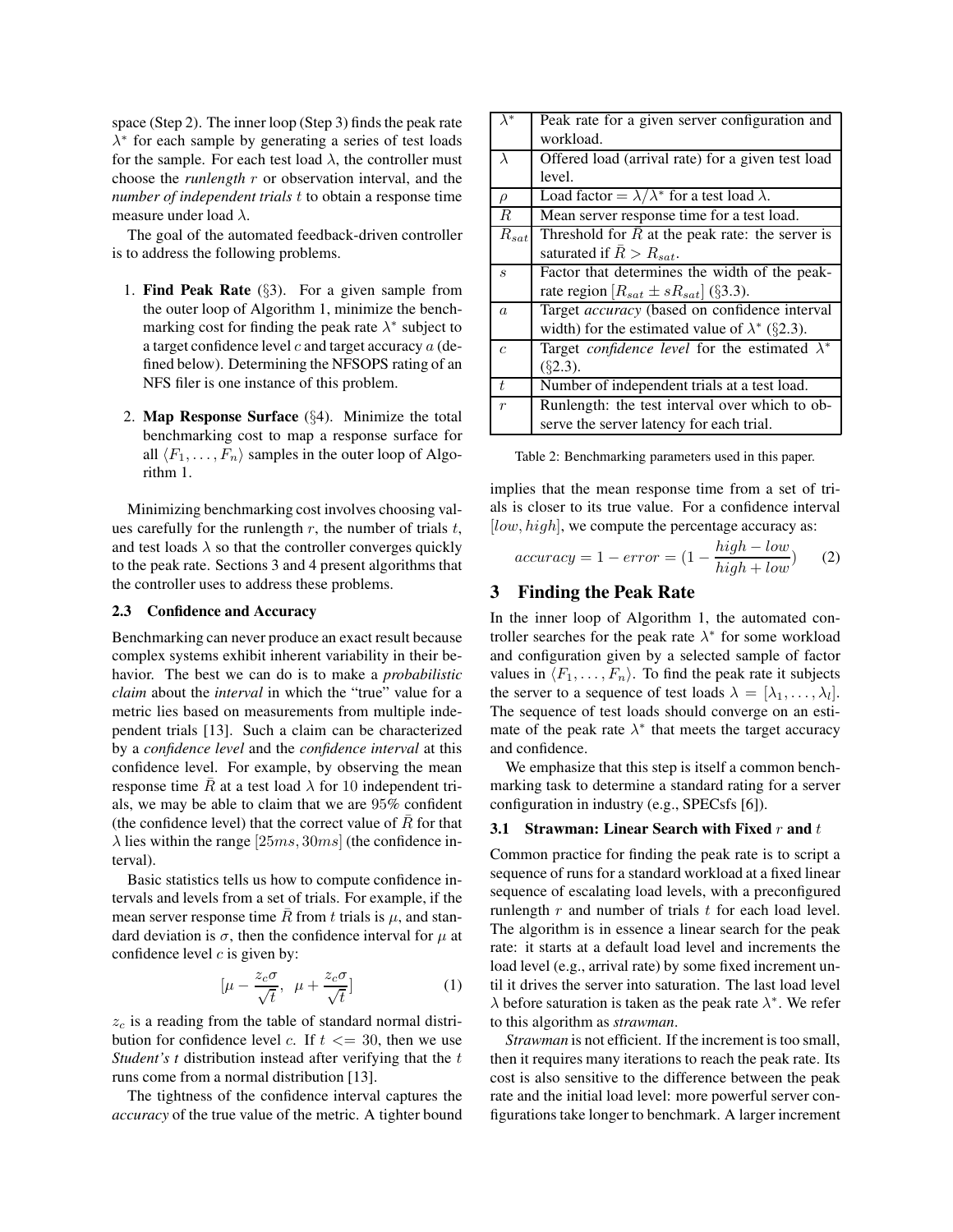**Algorithm 1:** Mapping Response Surfaces

- 1) **Inputs**: (a)  $\langle F_1, \ldots, F_n \rangle$ , which is the subset of factors of interest from the full set of factors in  $\langle W, R, C \rangle$ ; (b) Different possible settings of each factor;
- 2) *// Outer Loop: Map Response Surface.* **foreach** *distinct sample*  $\langle F_1 = f_1, \ldots, F_n = f_n \rangle$ **do**
- 3) *// Inner Loop: Find Peak Rate for the Sample.* Design a sequence of test loads  $[\lambda_1,\ldots,\lambda_l]$  to search for the peak rate  $\lambda^*$ ;

**foreach** *test load*  $\lambda \in [\lambda_1, \dots, \lambda_l]$  **do** Choose number of trials t for load  $\lambda$ ;

Choose runlength  $r$  for each trial;

Configure server and workload generator for the sample; Run  $t$  independent trials of length r each, with workload generated at load  $\lambda$ ;

**end**

Set  $\lambda^* = \lambda$ , where  $\lambda \in [\lambda_1, \dots, \lambda_l]$  is the largest load that does not take the server to the saturation state;

**end**

can converge on the peak rate faster, but then the test may overshoot the peak rate and compromise accuracy. In addition, *strawman* misses opportunities to reduce cost by taking "rough" readings at low cost early in the search, and to incur only as much cost as necessary to obtain a statistically sound reading once the peak rate is found.

A simple workbench controller with feedback can improve significantly on the strawman approach to searching for the peak rate. To illustrate, Figure 3 depicts the search for  $\lambda^*$  for two policies conducting a sequence of experiments, with no concurrent testing. For *strawman* we use runlength  $r = 5$  minutes,  $t = 10$  trials, and a small increment to produce an accurate result. The figure compares *strawman* to an alternative that converges quickly on the peak rate using binary search, and that adapts  $r$  and  $t$  dynamically to balance accuracy, confidence, and cost during the search. The figure represents the sequence of actions taken by each policy with cumulative benchmarking time on the x-axis; the y-axis gives the load factor  $\rho = \frac{\lambda}{\lambda^*}$  for each test load evaluated by the policies. The figure shows that *strawman* can incur a much higher benchmarking cost (time) to converge to the peak rate and complete the search with a final accurate reading at load factor  $\rho = 1$ . The strawman policy not only evaluates a large number of test loads with load factors that are not close to 1, but also incurs unnecessary



Figure 3: An efficient policy for finding peak rate converges quickly to a load factor near 1, and reduces benchmarking cost by obtaining a high-confidence result only for the load factor of 1. It is significantly less costly than the *strawman* policy: a linear search with a fixed runlength and fixed number of trials per test load.

cost at each load.

The remainder of the paper discusses the improved controller policies in more detail, and their interactions with the outer loop in mapping response surfaces.

## **3.2 Choosing** r **and** t **for Each Test Load**

The runlength  $r$  and the number of trials  $t$  together determine the benchmarking cost incurred at a given test load  $\lambda$ . The controller should choose r and t to obtain the confidence and accuracy desired for each test load at least cost. The goal is to converge quickly to an accurate reading at the peak rate:  $\lambda = \lambda^*$  and load factor  $\rho = 1$ . High confidence and accuracy are needed for the final test load at  $\lambda = \lambda^*$ , but accuracy is less crucial during the search for the peak rate. Thus the controller has an opportunity to reduce benchmarking cost by adapting the target confidence and accuracy for each test load  $\lambda$  as the search progresses, and choosing r and t for each  $\lambda$ appropriately.

At any given load level the controller can trade off confidence and accuracy for lower cost by decreasing either  $r$  or  $t$  or both. Also, at a given cost any given set of trials and runlengths can give a high-confidence result with wide confidence intervals (low accuracy), or a narrower confidence interval (higher accuracy) with lower confidence.

However, there is a complication: performance variability tends to increase as the load factor  $\rho$  approaches saturation. Figure 4 and Figure 5 illustrate this effect. Figure 4 is a scatter plot of mean server response time (R) at different test loads  $\lambda$  for five trials at each load. Note that the variability across multiple trials increases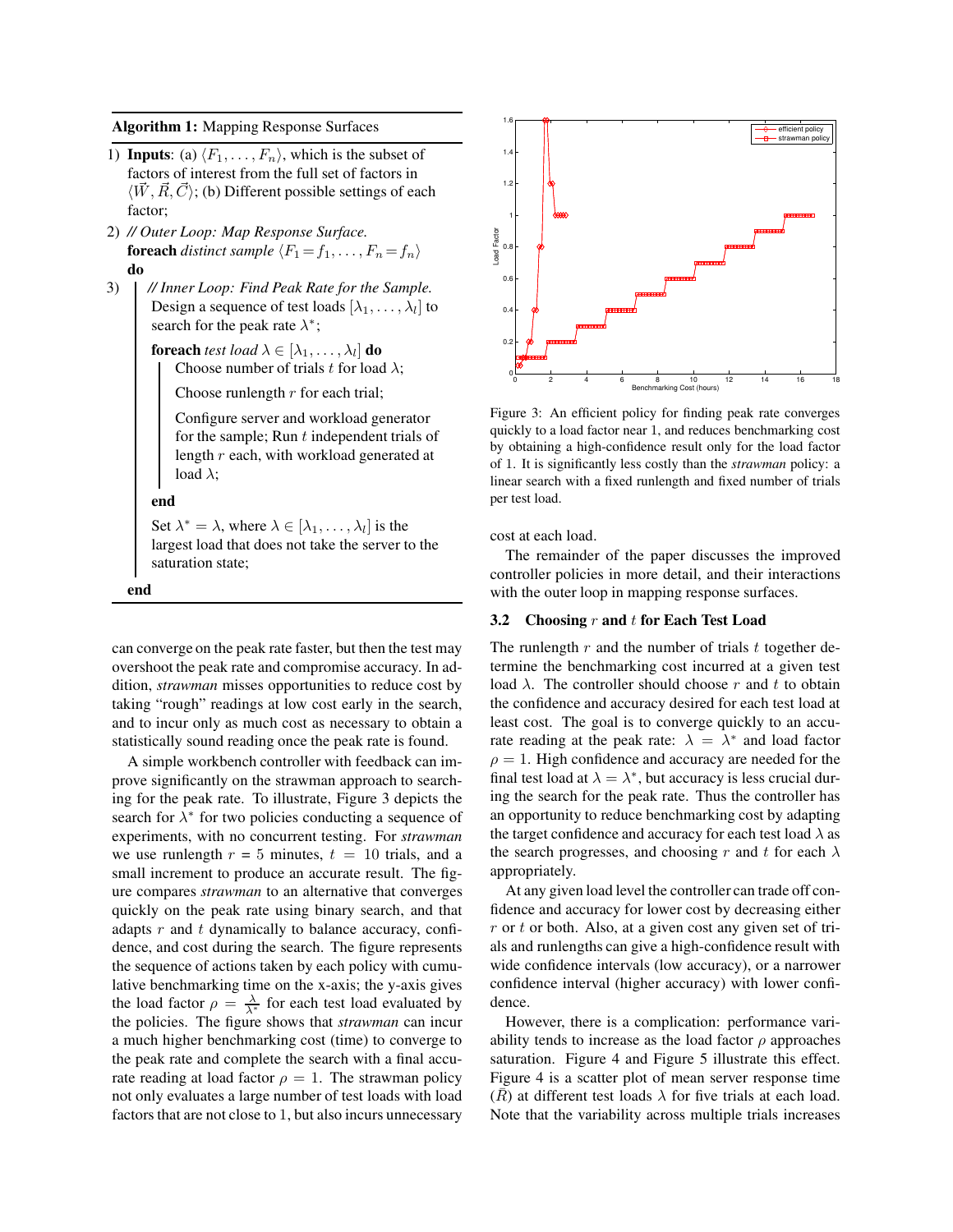

Figure 4: Mean server response time at different test loads for the **DB TP** *fstress* workload using 1 disk and 4 NFS daemon (nfsd) threads for the server. The variability in mean server response time for multiple trials increases with load. The results are representative of other server configurations and workloads.

as  $\lambda \to \lambda^*$  and  $\rho \to 1$ . Figure 5 shows a scatter plot of  $R$  measures for multiple runlengths at two load factors,  $\rho = 0.3$  and  $\rho = 0.9$ . Longer runlengths show less variability at any load factor, but for a given runlength, the variability is higher at the higher load factor. Thus the cost for any level of confidence and/or accuracy also depends on load level: since variability increases at higher load factors, it requires longer runlengths  $r$  and/or a larger number of trials  $t$  to reach a target level of confidence and accuracy.

For example, consider the set of trials plotted in Figure 5. At load factor 0.3 and runlength of 90 seconds, the data gives us 70% confidence that  $5.6 < \bar{R} < 6$ , or 95% confidence that  $5 < \bar{R} < 6.5$ . From the data we can determine the runlength needed to achieve target confidence and accuracy at this load level and number of trials t: a runlength of 90 seconds achieves an accuracy of 87% with 95% confidence, but it takes a runlength of 300 seconds to achieve 95% accuracy with 95% confidence. Accuracy and confidence decrease with higher load factors. For example, at load factor 0.9 and runlength 90, the data gives us 70% confidence that  $21 < R < 24$  (93.3%) accuracy), or 95% confidence that  $20 < \overline{R} < 27$  (85.1%) accuracy). As a result, we must increase the runlength and/or the number of trials to maintain target levels of confidence and accuracy as load factors increase. For example, we need a runlength of 120 seconds or more to achieve accuracy  $\geq 87\%$  at 95% confidence for this number of trials at load factor 0.9.

Figure 6 quantifies the tradeoff between the runlength and the number of trials required to attain a target accuracy and confidence for different workloads and load factors. It shows the number of trials required to meet **Algorithm 2:** Searching for the Peak Rate

- 1) **Initialization.** Peak Rate,  $\lambda^* = 0$ ; Current accuracy of the peak rate,  $a_{\lambda^*} = 0$ ; Current test load,  $\lambda_{cur} = 0$ ; Previous test load,  $\lambda_{prev} = 0$ ;
- 2) Use Algorithm 3 to choose a test load  $\lambda$  by giving current test load  $\lambda_{cur}$ , previous test load  $\lambda_{prev}$ , and mean server response time  $\bar{R}_{\lambda_{cur}}$  at  $\lambda_{cur}$  as inputs;
- 3) Set  $\lambda_{prev} = \lambda_{cur}$  and  $\lambda_{cur} = \lambda$ ;
- 4) **while**  $(a_{\lambda^*} < a \text{ at confidence } c)$
- 5) Choose the runlength  $r$  for the trial;
- 6) Conduct the trial at  $\lambda_{cur}$ , and measure server response time from this trial,  $R_{\lambda_{cur}}$ ;
- 7) Compute mean server response time at  $\lambda_{cur}$ ,  $\overline{R}_{\lambda_{cur}}$ , from all trials at  $\overline{\lambda_{cur}}$ . Repeat Step 6 if the number of trials, t, at  $\lambda_{cur}$  is 1;
- 8) Compute confidence interval for the mean server response  $\bar{R}_{\lambda_{cur}}$  at target confidence level c;
- 9) Check for overlap between the confidence interval for  $\bar{R}_{\lambda_{cur}}$  and the peak rate region;
- 10) **if** (no overlap with 95% confidence)

Go to Step 2 to choose the next test load;

**else**

$$
\lambda^*=\lambda_{cur};
$$

Compute accuracy  $a_{\lambda^*}$  at confidence *c*;

**end**

| end |
|-----|
|-----|

an accuracy of 90% at 95% confidence level for different runlengths. The figure shows that to attain a target accuracy and confidence, one needs to conduct more independent trials at shorter runlengths. It also shows a sweet spot for the runlengths that reduces the number of trials needed. A controller can use such curves as a guide to pick a suitable runlength  $r$  and number of trials  $t$  with low cost.

#### **3.3 Search Algorithm**

Our approach uses Algorithm 2 to search for the peak rate for a given setting of factors.

Algorithm 2 takes various parameters to define the conditions for the reported peak rate:

- $R_{sat}$ , a threshold on the mean server response time. The server is considered to be saturated if mean response time exceeds this threshold, i.e.,  $\bar{R} > R_{sat}$ .
- $P_{sat}$  and  $L_{sat}$  defining a threshold on percentile server response time. The server is considered to be saturated if the  $P_{sat}$  percentile response time exceeds  $L_{sat}$ . For example, if  $P_{sat} = 0.95$  then the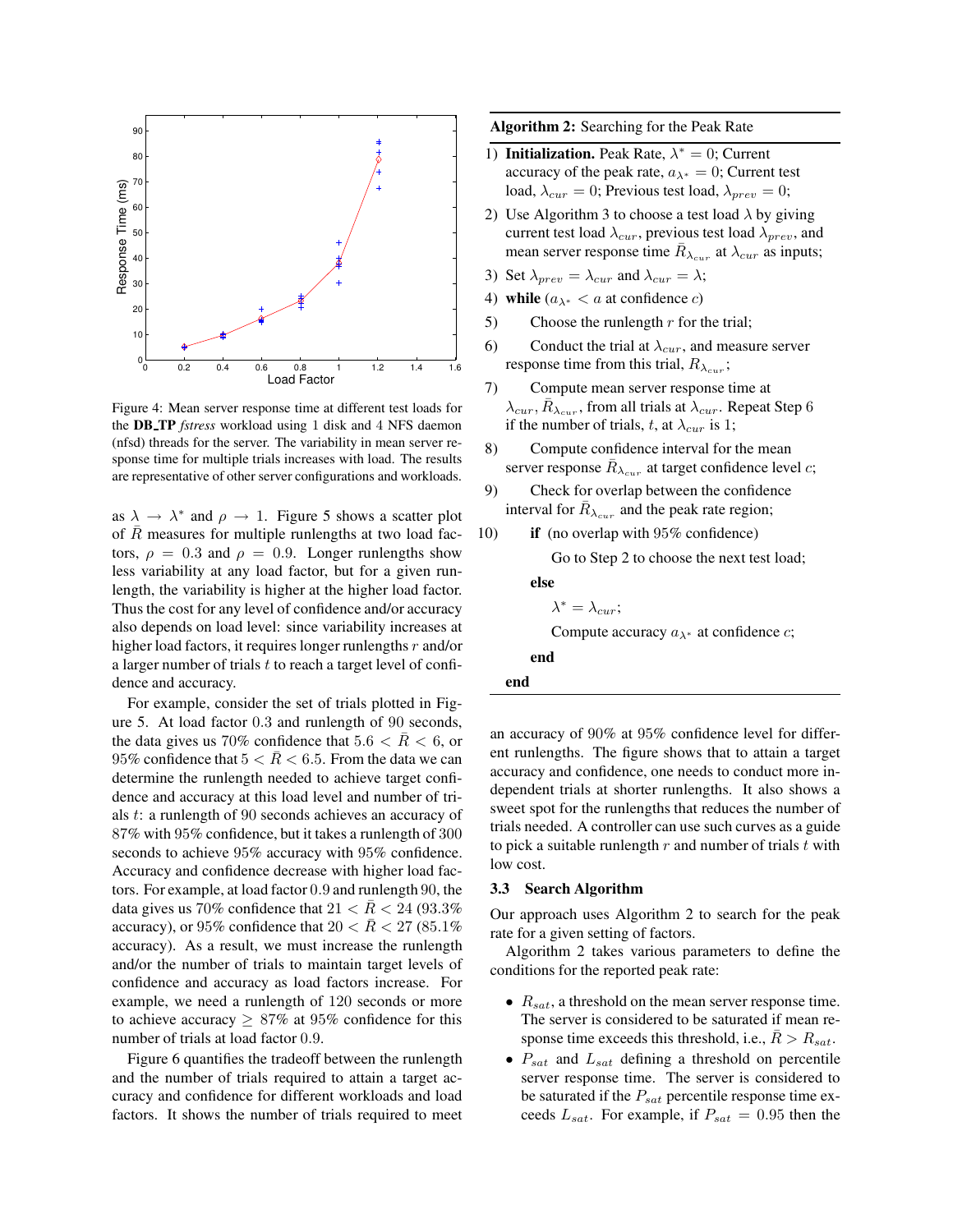

Figure 5: Mean server response time  $\bar{R}$  at different workload runlengths for the **DB\_TP** *fstress* workload using 1 disk and 4 NFS daemon (nfsd) threads for the server. The variability in mean server response time for multiple trials decreases with increase in runlength. The results are representative of other server configurations and workloads.

server is saturated if no more than 95% of responses show latency at or below  $L_{sat}$ . To simplify the presentation we use the  $R_{sat}$  threshold test on mean response time and do not discuss  $P_{sat}$  further.

- Width parameter s defining the *peak-rate region*  $[R_{sat} \pm sR_{sat}]$ . The reported peak rate  $\lambda^*$  can be any test load level that drives the mean server response time into this region. (The region  $[P_{sat} \pm$  $sP_{sat}$ ] is defined similarly.)
- Target confidence  $c$  in the peak rate that the algorithm estimates.
- Target accuracy  $a$  of the peak rate that the algorithm estimates.

Algorithm 2 chooses (a) a sequence of test loads to try; (b) the number of independent trials at any test load; and (c) the runlength of the workload at that load. It automatically adapts the number of trials at any test load according to the load factor and the desired target confidence and accuracy. At each load level the algorithm conducts a small (often the minimum of two in our experiments) number of trials to establish with 95% confidence that the current test load is not the peak rate (Step 10). However, as soon as the algorithm identifies a test load  $\lambda$  to be a potential peak rate, which happens near a load factor of 1, it spends just enough time to check whether it is in fact the peak rate.

More specifically, for each test load  $\lambda_{cur}$ , Algorithm 2 first conducts two trials to generate an initial confidence interval for  $\bar{R}_{\lambda_{cur}}$ , the mean server response time at load  $\lambda_{cur}$ , at 95% confidence level. (Steps 6 and 7 in Algorithm 2.) Next, it checks if the confidence interval overlaps with the specified peak-rate region (Step 9).

If the regions overlap, then Algorithm 2 identifies the current test load  $\lambda_{cur}$  as an estimate of a potential peak rate with 95% confidence. It then computes the accuracy of the mean server response time  $\bar{R}_{\lambda_{cur}}$  at the current test load, at the target confidence level  $c$  (Section 2.1). If it reaches the target accuracy  $a$ , then the algorithm terminates (Step 4), otherwise it conducts more trials at the current test load (Step 6) to narrow the confidence interval, and repeats the threshold condition test. Thus the cost of the algorithm varies with the target confidence and accuracy.

If there is no overlap (Step 10), then Algorithm 2 moves on to the next test load. It uses any of several *loadpicking* algorithms to generate the sequence of test loads, described in the rest of this section. All load-picking algorithms take as input the set of past test loads and their results. The output becomes the next test load in Algorithm 2. For example, Algorithm 3 gives a load-picking algorithm using a simple binary search.

To simplify the choice of runlength for each experiment at a test load (Step 5), Algorithm 2 uses the "sweet spot" derived from Figure 6 (Section 3.2). The figure shows that for all workloads that this paper considers, a runlength of 3 minutes is the sweet spot for the minimum number of trials.

#### **3.4 The Binsearch Load-Picking Algorithm**

Algorithm 3 outlines the *Binsearch* algorithm. Intuitively, Binsearch keeps doubling the current test load until it finds a load that saturates the server. After that, Binsearch applies regular binary search, i.e., it recursively halves the most recent interval of test loads where the algorithm estimates the peak rate to lie.

Binsearch allows the controller to find the lower and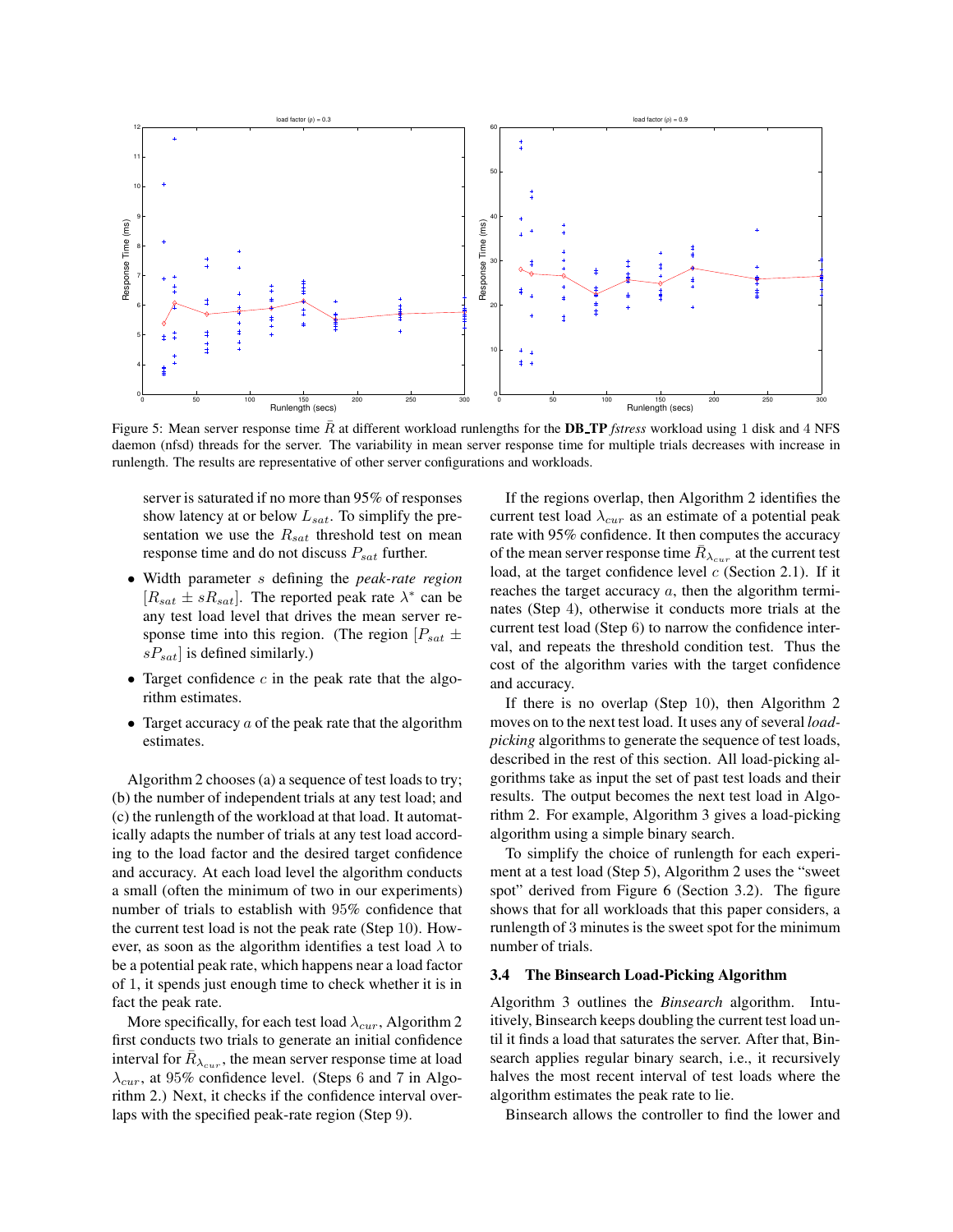

Figure 6: Number of trials to attain 90% accuracy for mean server response time at 95% confidence level at low and high load factors for different runlengths. The results are for server configuration with 1 disk and 4 nfsds, and representative of other server configurations.

**Algorithm 3:** Binsearch **Input**: Previous load  $\lambda_{prev}$ ; Current load  $\lambda_{cur}$ ; Mean response time  $\bar{R}_{\lambda_{cur}}$  at  $\dot{\lambda}_{cur}$ ; **Output**: Next load  $\lambda_{next}$ 

1) **Initialization. if**  $(\lambda_{cur} == 0);$  $\lambda_{next} = 50$  requests/sec; Phase = Geometric; Return  $\lambda_{next}$ ;

2) **Geometric Phase. if** (Phase == Geometric &&  $\bar{R}_{\lambda_{cur}} < R_{sat}$ ) Return  $\lambda_{next} = \lambda_{cur} \times 2$ ; **else** binsearch<sub>low</sub> =  $\lambda_{prev}$ , and Go to Step 3;

#### **end**

#### 3) **Binary Search Phase.**

 $\textbf{if} \; (\; \bar{R}_{\lambda_{cur}} < R_{sat}) \; ;$ binsearch<sub>low</sub> =  $\lambda_{cur}$ ; **else** binsearch<sub>high</sub> =  $\lambda_{cur}$ ; **end** Return  $\lambda_{next} = (\text{binsearch}_{high} + \text{binsearch}_{low})/2;$ 

upper bounds for the peak rate within a logarithmic number of test loads. The controller can then estimate the peak rate using another logarithmic number of test loads. Hence the total number of test loads is always logarithmic irrespective of the start test load or the peak rate.

#### **3.5 The Linear Load-Picking Algorithm**

The *Linear* algorithm is similar to Binsearch except in the initial phase of finding the lower and upper bounds for the peak rate. In the initial phase it picks an increasing sequence of test loads such that each load differs from the previous one by a small fixed increment.

## **3.6 Model-guided Load-Picking Algorithm**

The general *shape* of the response-time vs. load curve is well known, and the form is similar for different workloads and server configurations. This suggests that a model-guided approach could fit the curve from a few test loads and converge more quickly to the peak rate. Using the insight offered by well-known open-loop queuing theory results [13], we experimented with a simple model to fit the curve:  $R = 1/(a - b * \lambda)$ , where R is the response time,  $\lambda$  is the load, and a and b are constants that depend on the settings of factors in  $\langle W, R, C \rangle$ . To learn the model, the controller needs tuples of the form  $\langle \lambda, R_\lambda \rangle$ .

Algorithm 4 outlines the *model-guided* algorithm. If there are insufficient tuples for learning the model, it uses a simple heuristic to pick the test loads for generating the tuples. After that, the algorithm uses the model to predict the peak rate  $\lambda = \lambda^*$  for  $R = R_{sat}$ , returns the prediction as the next test load, and relearns the model using the new  $\langle \lambda, R_{\lambda} \rangle$  tuple at the prediction. The whole process repeats until the search converges to the peak rate. As the controller observes more  $\langle \lambda, R_{\lambda} \rangle$  tuples, the modelfit should improve progressively, and the model should guide the search to an accurate peak rate. In many cases, this happens in a single iteration of model learning (Section 5).

However, unlike the previous approaches, a modelguided search is not guaranteed to converge. Modelguided search is dependent on the accuracy of the model, which in turn depends on the choice of  $\langle \lambda, R_{\lambda} \rangle$  tuples that are used for learning. The choice of tuples is gen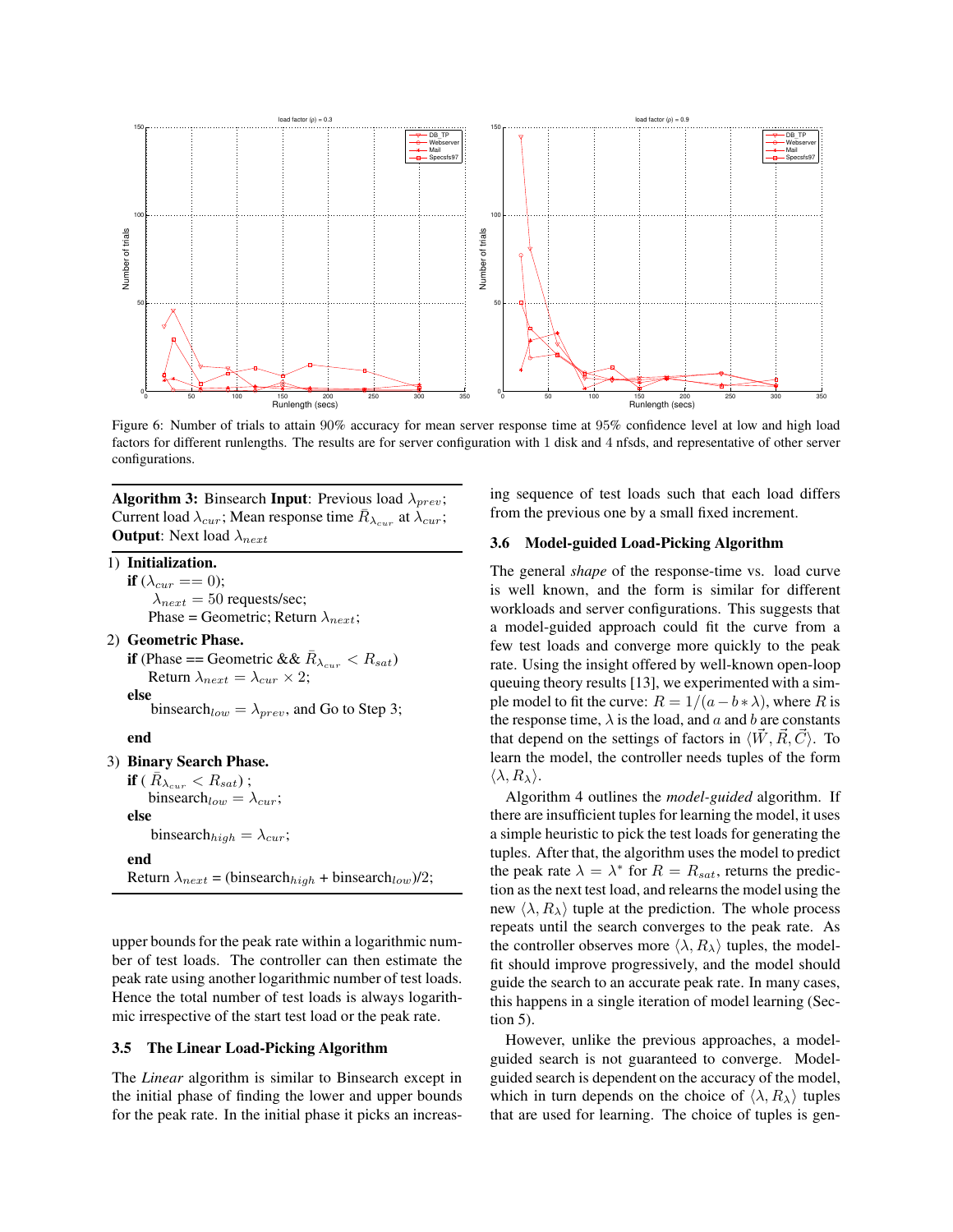**Algorithm 4:** Model-Guided **Input**: Previous loads  $\lambda_1, \lambda_2, ..., \lambda_{cur-1}$ ; Current load  $\lambda_{cur}$ ; Mean response times  $\overline{R}_{\lambda_1}, \overline{R}_{\lambda_2}, ..., \overline{R}_{\lambda_{cur}}$  at  $\lambda_1, \lambda_2, ..., \lambda_{cur}$ ; Output: Next load  $\lambda_{next}$ 

1) **Initialization.**

```
if (\lambda_{cur} == 0)Return \lambda_{next} = 50 requests/sec;
end
if (number of test loads == 1)
```
 $\textbf{if}\ (\bar R_{\lambda_{cur}} < R_{sat})$ Return  $\lambda_{next} = \lambda_{cur} \times 2;$ **else** Return  $\lambda_{next} = \lambda_{cur}/2$ ; **end**

**end**

# 2) **Model Learning and Prediction.**

Choose a value of  $\bar{R}_i$  from  $\bar{R}_{\lambda_1}, ..., \bar{R}_{\lambda_{cur-1}}$  that is nearest to  $R_{sat}$ . Let the corresponding load be  $\lambda_i$ ;

Learn the model  $R = 1/(a - b\lambda)$  with two tuples  $\langle \lambda_{cur}, \bar{R}_{\lambda_{cur}} \rangle$  and  $\langle \lambda_i, \bar{R}_i \rangle$ ; Return  $\lambda_{next} = \frac{R_{sat}a-1}{R_{sat}b}$ ;

erated by previous model predictions. This creates the possibility of learning an *incorrect* model which in turn yields incorrect choices for test loads. For example, if most of the test loads chosen for learning the model happen to lie significantly outside the peak rate region, then the model-guided choice of test loads may be incorrect or inefficient. Hence, in the worst case, the search may never converge or converge slowly to the peak rate. We have experimented with other models including polynomial models of the form  $R = a + b\lambda + c\lambda^2$ , which show similar limitations.

To avoid the worst case, the algorithm uses a simple heuristic to choose the tuples from the list of available tuples. Each time the controller learns the model, it chooses two tuples such that one of them is the last prediction, and the other is the tuple that yields the response time closest to threshold mean server response time  $R_{sat}$ . More robust techniques for choosing the tuples is a topic of ongoing study. Section 5 reports our experience with the model-guided choice of test loads. Preliminary results suggest that the model-guided approaches are often superior but can be unstable depending on the initial samples used to learn the model.

## **3.7 Seeding Heuristics**

The load-picking algorithms in Sections 3.5-3.6 generate a new load given one or more previous test loads. How can the controller generate the first load, or *seed*, to try? One way is to use a conservative low load as the seed, but this approach increases the time spent ramping up to a high peak rate. When the benchmarking goal is to plot a response surface, the controller uses another approach that uses the peak rate of the "nearest" previous sample as the seed.

To illustrate, assume that the factors of interest,  $\langle F_1, \ldots, F_n \rangle$ , in Algorithm 1 are  $\langle$  number of disks, number of nfsds  $\rangle$  (as shown in Figure 2). Suppose the controller uses Binsearch with a low seed of 50 to find the peak rate  $\lambda_{1,1}^*$  for sample  $\langle 1, 1 \rangle$ . Now, for finding the peak rate  $\lambda_{1,2}^*$  for sample  $\langle 1, 2 \rangle$ , it can use the peak rate  $\lambda_{1,1}^*$  as seed. Thus, the controller can jump quickly to a load value close to  $\lambda_{1,2}^*$ .

In the common case, the peak rates for "nearby" samples will be close. If they are not, the load-picking algorithms may incur additional cost to recover from a bad seed. The notion of "nearness" is not always well defined. While the distance between samples can be measured if the factors are all quantitative, if there are categorical factors—e.g., file system type—the nearest sample may not be well defined. In such cases the controller may use a default seed or an aggregate of peak rates from previous samples to start the search.

# **4 Mapping Response Surfaces**

We now relate the peak rate algorithm that Section 3 describes to the larger challenge of mapping a peak rate response surface efficiently and effectively, based on Algorithm 1.

A large number of factors can affect performance, so it is important to sample the multi-dimensional space with care as well as to optimize the inner loop. For example, suppose we are mapping the impact of five factors on a file server's peak rate, and that we sample five values for each factor. If the benchmarking process takes an hour to find the peak rate for each factor combination, then the total time for benchmarking is 130 days. An automated workbench controller can shorten this time by pruning the sample space, planning experiments to run on multiple hardware setups in parallel, and optimizing the inner loop.

We consider two specific challenges for mapping a response surface:

- Algorithm 2 from Section 3.3 is used for the inner loop. However, the algorithm needs a good loadpicking policy to generate a sequence of test loads. An efficient controller policy will generate a new test load based on the feedback of the previous results, e.g., the server response time and throughput observed on the earlier test loads. Sections 3.4-3.7 describe the load-picking algorithms we consider.
- Algorithm 1 also depends on a policy to choose the samples in the outer loop. Exhaustive enumeration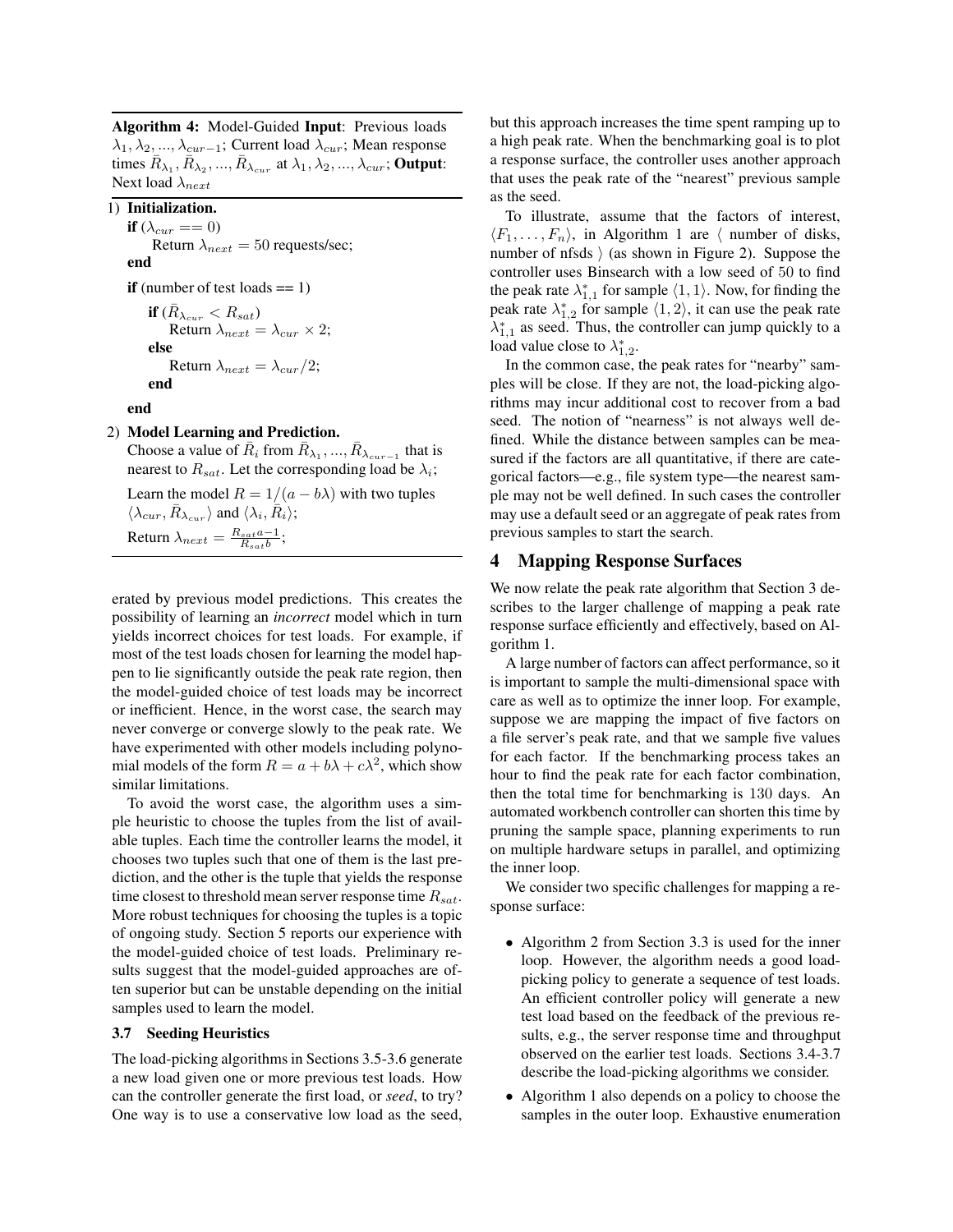of the full factor space in the outer loop can incur an exorbitant benchmarking cost. Depending on the goal of the benchmarking exercise, the controller can choose more efficient techniques.

If the benchmarking objective is to understand the overall trend of how the peak rate is affected by certain factors of interest  $\langle F_1, \ldots, F_n \rangle$ —rather than finding accurate peak rate values for each sample in  $\langle F_1, \ldots, F_n \rangle$ —then Algorithm 1 can leverage Response Surface Methodology (RSM) [17] to select the sample points efficiently (in Step 2). RSM is a branch of statistics that provides principled techniques to choose a set of samples to obtain good approximations of the overall response surface at low cost. For example, some RSM techniques assume that a low-degree multivariate polynomial model— e.g., a quadratic equation of the form  $\lambda^* = \beta_0 + \sum_{i=1}^n \beta_i F_i + \sum_{i=1}^n \sum_{j=1, j\neq i}^n \beta_{ij} F_i F_j +$  $\sum_{i=1}^{n} \beta_{ii} F_i^2$  approximates the surface in the *n*dimensional  $\langle F_1, \ldots, F_n \rangle$  space. This approximation is a basis for selecting a minimal set of samples for the controller to obtain in order to learn a fairly accurate model (i.e., estimate values of the  $\beta$  parameters in the model). We evaluate one such RSM technique in Section 5.

It is important to note that these RSM techniques may reduce the effectiveness of the seeding heuristics described in Section 3.7. RSM techniques try to find sample points on the surface that will add the most information to the model. Intuitively, such samples are the ones that we have the least prior information about, and hence for which seeding from prior results would be least effective. We leave it to future work to explore the interactions of the heuristics for selecting samples efficiently and seeding the peak rate search for each sample.

## **5 Experimental Evaluation**

We evaluate the benchmarking methodology and policies with multiple workloads on the following metrics.

**Cost for Finding Peak Rate**. Sections 3.3 and 4 present several policies for finding the peak rate. We evaluate those policies as follows:

- The sequence of load factors that the policies consider before converging to the peak rate for a sample. An efficient policy must quickly direct the search to load factors that are near or at 1.
- The number of independent trials for each load factor. The number of trials should be less at low load factors and high around load factor of 1.

**Cost for Mapping Response Surfaces**. We compare the total benchmarking cost for mapping the response surface across all the samples.

**Cost Versus Target Confidence and Accuracy**. We demonstrate that the policies adapt the total benchmarking cost to target confidence and accuracy. Higher confidence and accuracy incurs higher benchmarking cost and vice-versa.

Section 5.1 presents the experiment setup. Section 5.2 presents the workloads that we use for evaluation. Section 5.3 evaluates our benchmarking methodology as described above.

## **5.1 Experimental Setup**

Table 1 shows the factors in the  $\langle \vec{W}, \vec{R}, \vec{C} \rangle$  vectors for a storage server. We benchmark an NFS server to evaluate our methodology. In our evaluation, the factors in  $\dot{W}$  consist of samples that yield four types of workloads: SPECsfs97, Web server, Mail server, and DB TP (Section 5.2). The controller uses Fstress to generate samples of  $\dot{W}$  that correspond to these workloads. We report results for a single factor in  $\hat{R}$ : the number of disks attached to the NFS server in  $\langle 1, 2, 3, 4 \rangle$ , and a single factor in  $\vec{C}$ : the number of nfsd daemons for the NFS server chosen from  $\langle 1, 2, 4, 8, 16, 32, 64, 100 \rangle$  to give us a total of 32 samples.

The workbench tools can generate both virtual and physical machine configurations automatically. In our evaluation we use physical machines that have 800 MB memory, 2.4 GHz x86 CPU, and run the 2.6.18 Linux kernel. To conduct an experiment, the workbench controller first prepares an experiment by generating a sample in  $\langle \vec{W}, \vec{R}, \vec{C} \rangle$ . It then consults the benchmarking policy(ies) in Sections 3.4-4 to plot a response surface and/or search for the peak rate for a given sample with target confidence and accuracy.

# **5.2 Workloads**

We use Fstress to generate  $\vec{W}$  corresponding to four workloads as summarized in Table 3. A brief summary follows. Further details are in [1].

- **SPECsfs97**: The Standard Performance Evaluation Corporation introduced their System File Server benchmark (SPECsfs) [6] in 1992, derived from the earlier self-scaling LADDIS benchmark [15]. A recent (2001) revision corrected several defects identified in the earlier version [11].
- **Web server**: Several efforts (e.g., [2]) attempt to identify durable characterizations of the Web. We derive the distributions for various parameters and the operation mix from the previous published studies (e.g., [19, 8, 18, 9, 2]).
- **DB TP**: We model our database workload after TPC-C [7], reading and writing within a few large files in a 2:1 ratio. I/O access patterns are random, with some short (256 KB) sequential asyn-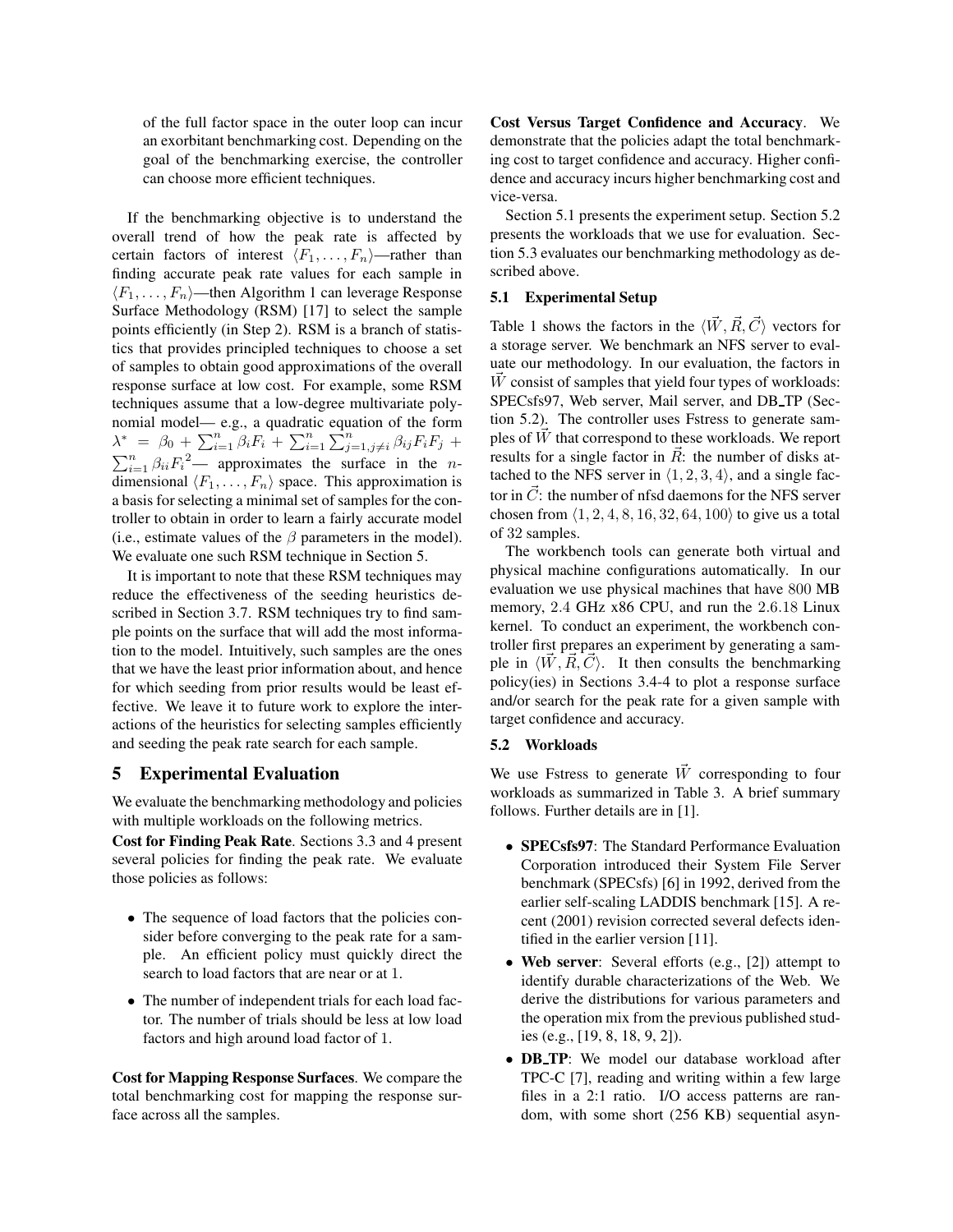| workload         | file popularities            | file sizes                | dir sizes         | I/O accesses     |
|------------------|------------------------------|---------------------------|-------------------|------------------|
| <b>SPECsfs97</b> | random 10%                   | 1 KB – 1 MB               | large (thousands) | random r/w       |
| Web server       | Zipf $(0.6 < \alpha < 0.9)$  | long-tail (avg $10.5$ KB) | small (dozens)    | sequential reads |
| DR TP            | few files                    | large $(GB - TB)$         | small             | random r/w       |
| Mail             | $\text{Zipf} (\alpha = 1.3)$ | long-tail (avg 4.7 KB)    | large $(500+)$    | seq r, append w  |

Table 3: Summary of *fstress* workloads used in the experiments.

chronous writes with *commit* (fsync) to mimic batch log writes.

• **Mail**: Electronic mail servers frequently handle many small files, one file per users' mailbox. Servers append incoming messages, and sequentially read the mailbox file for retrieval. Some users or servers truncate mailboxes after reading. The workload model follows that proposed by Saito et al. [20].

#### **5.3 Results**

For evaluating the overall methodology and the policies outlined in Sections 3.3 and 4, we define the peak rate  $\lambda^*$  to be the test load that causes: (a) the mean server response time to be in the [36, 44] ms region; or (b) the 95-percentile request response time to exceed 2000 ms to complete. We derive the [36, 44] region by choosing mean server response time threshold at the peak rate  $R_{sat}$ to be 40 ms and the width factor  $s = 10\%$  in Table 2. For all results except where we note explicitly, we aim for a  $\lambda^*$  to be accurate within 10% of its true value with 95% confidence.

#### **5.3.1 Cost for Finding Peak Rate**

Figure 7 shows the choice of load factors for finding the peak rate for a sample with 4 disks and 32 nfsds using the policies outlined in Section 4. Each point on the curve represents a single trial for some load factor. More points indicate higher number of trials at that load factor. For brevity, we show the results only for **DB TP**. Other workloads show similar behavior.

For all policies, the controller conducts more trials at load factors near 1 than at other load factors to find the peak rate with the target accuracy and confidence. All policies without seeding start at a low load factor and take longer to reach a load factor of 1 as compared to policies with seeding. All policies with seeding start at a load factor close to 1, since they use the peak rate of a previous sample with 4 disks and 16 nfsds as the seed load.

*Linear* takes a significantly longer time because it uses a fixed increment by which to increase the test load. However, *Binsearch* jumps to the peak rate region in logarithmic number of steps. The *Model* policy is the quickest to jump near the load factor of 1, but incurs most of its cost there. This happens because the model learned is sufficiently accurate for guiding the search *near* the

peak rate, but not accurate enough to search the peak rate quickly.



Figure 7: Time spent at each load factor for finding the peak rate for different policies for **DB TP** with 4 disks and 32 nfsds. Seeded policies were seeded with the peak rate for 4 disks and 16 nfsds. The result is representative of other samples and workloads. All policies except linear quickly converge to the load factor of 1 and conduct more trials there to achieve the target accuracy and confidence.

#### **5.3.2 Cost for Mapping Response Surfaces**

Figure 8 compares the total normalized benchmarking cost for mapping the response surfaces for the three workloads using the policies outlined in Section 4. The costs are normalized with respect to the lowest total cost, which is 47 hours and 36 minutes taken by the *Binsearch with Seeding* policy to find the peak rate for **DB TP**. *Binsearch*, *Binsearch with Seeding*, and *Linear with Seeding* cut the total cost drastically as compared to the linear policy.

We also observe that *Binsearch*, *Binsearch with Seeding*, and *Linear with Seeding* are robust across the workloads, but the model-guided policy is unstable. This is not surprising given that the accuracy of the learned model guides the search. As Section 3.6 explains, if the model is inaccurate the search may converge slowly.

The linear policy is inefficient and highly sensitive to the magnitude of peak rate. The benchmarking cost of *Linear* for **Web server** peaks at a higher absolute value for all samples than for **DB TP** and **Mail**, causing more than a factor of 5 increase in the total cost for mapping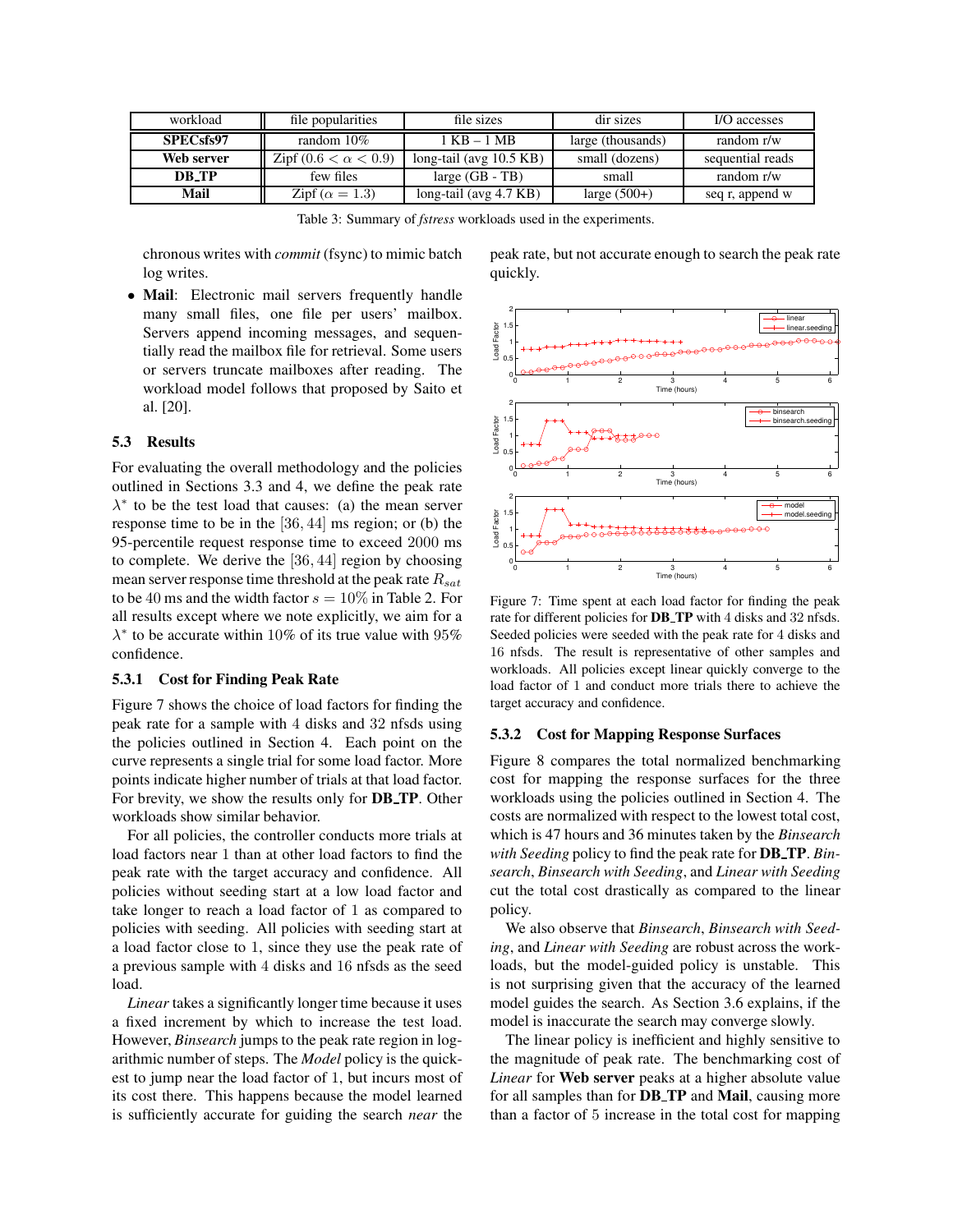the surface. Note that for **Mail**, *Binsearch with Seeding* incurs a slightly higher cost than *Binsearch*. For some configurations, as Section 3.7 explains, seeding can incur additional cost to recover from a bad seed resulting in longer search times.



Figure 8: The total cost for mapping response surfaces for three workloads using different policies.

**Reducing the Number of Samples**. To evaluate the RSM approach presented in Section 4, we approximate the response surface by a quadratic curve in two dimensions: peak rate = func(number of disks, number of nfsds). We use a D-optimal design [17] from RSM to obtain the best of 6, 8 and 10 samples out of a total of 32 samples for learning the response surface equation. We use *Binsearch* to obtain the peak rate for each.

After learning the equation, we use it to predict the peak rate at all the other samples in the surface. Table 4 presents the mean absolute percentage error in predicting the peak rate across all the samples. The results show that D-optimal designs do a very good job of picking appropriate samples, and that very little more can be learned by small increases in the number of points sampled. Improving the accuracy of the surface with limited numbers of sampled points is an area of ongoing research.

| Workload   | Num. of Samples | <b>MAPE</b>   |
|------------|-----------------|---------------|
| DR TP      | 6, 8, 10        | 14.14.15      |
| Web server | 6, 8, 10        | 9.9.9         |
| Mail       | 6, 8, 10        | 3.3, 2.8, 2.7 |

Table 4: Mean Absolute Prediction Error (MAPE) in Predicting the Peak Rate

#### **5.3.3 Cost Versus Target Confidence and Accuracy**

Figure 9 shows how the benchmarking methodology adapts the total benchmarking cost to the target confidence and accuracy of the peak rate. The figure shows the total benchmarking cost for mapping the response surface for the **DB TP** using the *Binsearch* policy for different target confidence and accuracy values.

Higher target confidence and accuracy incurs higher benchmarking cost. At 90% accuracy, note the cost difference between the different confidence levels. Other workloads and policies exhibit similar behavior, with **Mail** incurring a normalized benchmarking cost of 2 at target accuracy of 90% and target confidence of 95%.



Figure 9: The total benchmarking cost adapts to the desired confidence and accuracy. The cost is shown for mapping the response surface for **DB TP** using the *Binsearch* policy. Other workloads and policies show similar results.

So far, we configure the target accuracy of the peak rate by configuring the accuracy, a, of the response time at the peak rate. The width parameter s also controls the accuracy of the peak rate (Table 2) by defining the peak rate region. For example,  $s = 10\%$  implies that if the mean server response time at a test load is within 10% of the threshold mean server response time,  $R_{sat}$ , then the controller has found the peak rate. As the region narrows, the target accuracy of the peak rate region increases. In our experiments so far, we fix  $s = 10\%$ .

Figure 10 shows the benchmarking cost adapting to the target accuracy of the peak rate region for different policies at a fixed target confidence interval for **DB TP**  $(c = 95)$  and fixed target accuracy of the mean server response time at the peak rate ( $a = 90\%$ ). The results for other workloads are similar. All policies except the model-guided policy incur the same benchmarking cost near or at the peak rate since all of them do binary search around that region. Since a narrower peak rate region causes more trials at or near load factor of 1, the cost for these policies converge.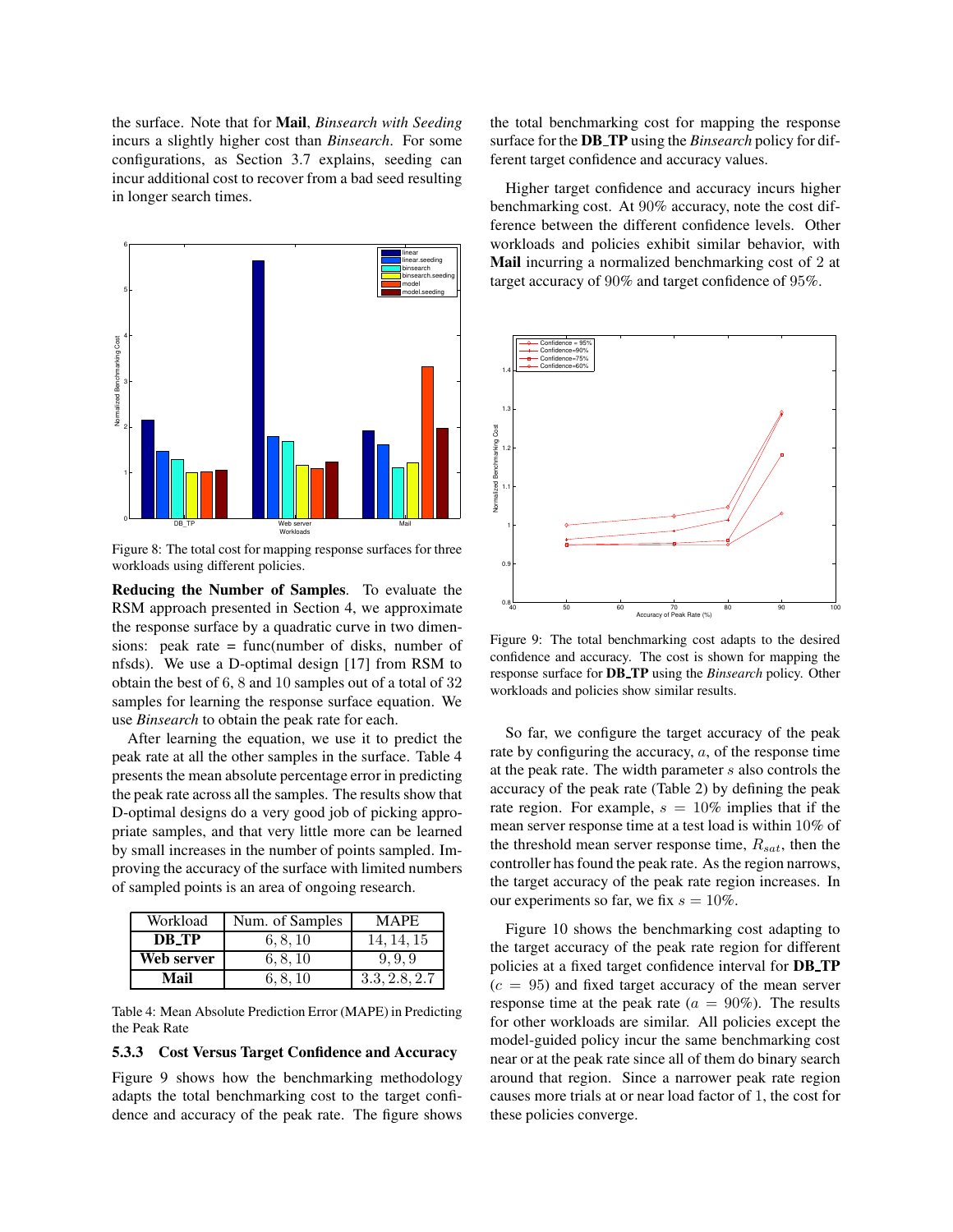

Figure 10: Benchmarking cost adapts to the target accuracy of the peak rate region for all policies. As the region narrows, the majority of the cost is incurred at or near the peak rate. Linear and Binsearch incur the same cost close to the peak rate, and hence their cost converges as they conduct more trials near the peak rate. The cost is shown for **DB TP**. Other workloads show similar results.

# **6 Related Work**

Several researchers have made a case for statistically significant results from system benchmarking, e.g., [4]. Auto-pilot [26] is a system for automating the benchmarking process: it supports various benchmark-related tasks and can modulate individual experiments to obtain a target confidence and accuracy. Our goal is to take the next step and focus on an automation framework and policies to orchestrate sets of experiments for a higher level benchmarking objective, such as evaluating a response surface or obtaining saturation throughputs under various conditions. We take the workbench test harness itself as given, and our approach is compatible with advanced test harnesses such as Auto-pilot.

While there are large numbers and types of benchmarks, (e.g., [5, 14, 3, 15]) that test the performance of servers in a variety of ways, there is a lack of a general benchmarking methodology that provides benchmarking results from these benchmarks efficiently with confidence and accuracy. Our methodology and techniques for balancing the benchmarking cost and accuracy are applicable to all these benchmarks.

Zadok et al. [25] present an exhaustive nine-year study of file system and storage benchmarking that includes benchmark comparisons, their pros and cons [22], and makes recommendations for systematic benchmarking methodology that considers a range of workloads for benchmarking the server. Smith et al. [23] make a case for benchmarks the capture composable elements of realistic application behavior. Ellard et al. [10] show that benchmarking an NFS server is challenging because of the interactions between the server software configurations, workloads, and the resources allocated to the server. One of the challenges in understanding the interactions is the large space of factors that govern such interactions. Our benchmarking methodology benchmarks a server across the multi-dimensional space of workload, resource, and configuration factors efficiently and accurately, and avoids brittle "claims" [16] and "lies" [24] about a server performance.

Synthetic workloads emulate characteristics observed in real environments. They are often self-scaling [5], augmenting their capacity requirements with increasing load levels. The synthetic nature of these workloads enables them to preserve workload features as the file set size grows. In particular, the SPECsfs97 benchmark [6] (and its predecessor LADDIS [15]) creates a set of files and applies a pre-defined mix of NFS operations. The experiments in this paper use Fstress [1], a synthetic, flexible, self-scaling NFS workload generator that can emulate a range of NFS workloads, including SPECsfs97. Like SPECsfs97, Fstress uses probabilistic distributions to govern workload mix and access characteristics. Fstress adds file popularities, directory tree size and shape, and other controls. Fstress includes several important workload configurations, such as Web server file accesses, to simplify file system performance evaluation under different workloads [23] while at the same time allowing standardized comparisons across studies.

Server benchmarking isolates the performance effects of choices in server design and configuration, since it subjects the server to a steady offered load independent of its response time. Relative to other methodologies such as application benchmarking, it reliably stresses the system under test to its saturation point where interesting performance behaviors may appear. In the storage arena, NFS server benchmarking is a powerful tool for investigation at all layers of the storage stack. A workload mix can be selected to stress any part of the system, e.g., the buffering/caching system, file system, or disk system. By varying the components alone or in combination, it is possible to focus on a particular component in the storage stack, or to explore the interaction of choices across the components.

# **7 Conclusion**

This paper focuses on the problem of workbench automation for server benchmarking. We propose an automated benchmarking system that plans, configures, and executes benchmarking experiments on a common hardware pool. The activity is coordinated by an automated controller that can consider various factors in planning, sequencing, and conducting experiments. These factors include accuracy vs. cost tradeoffs, availability of hardware resources, deadlines, and the results reaped from previous experiments.

We present efficient and effective controller policies